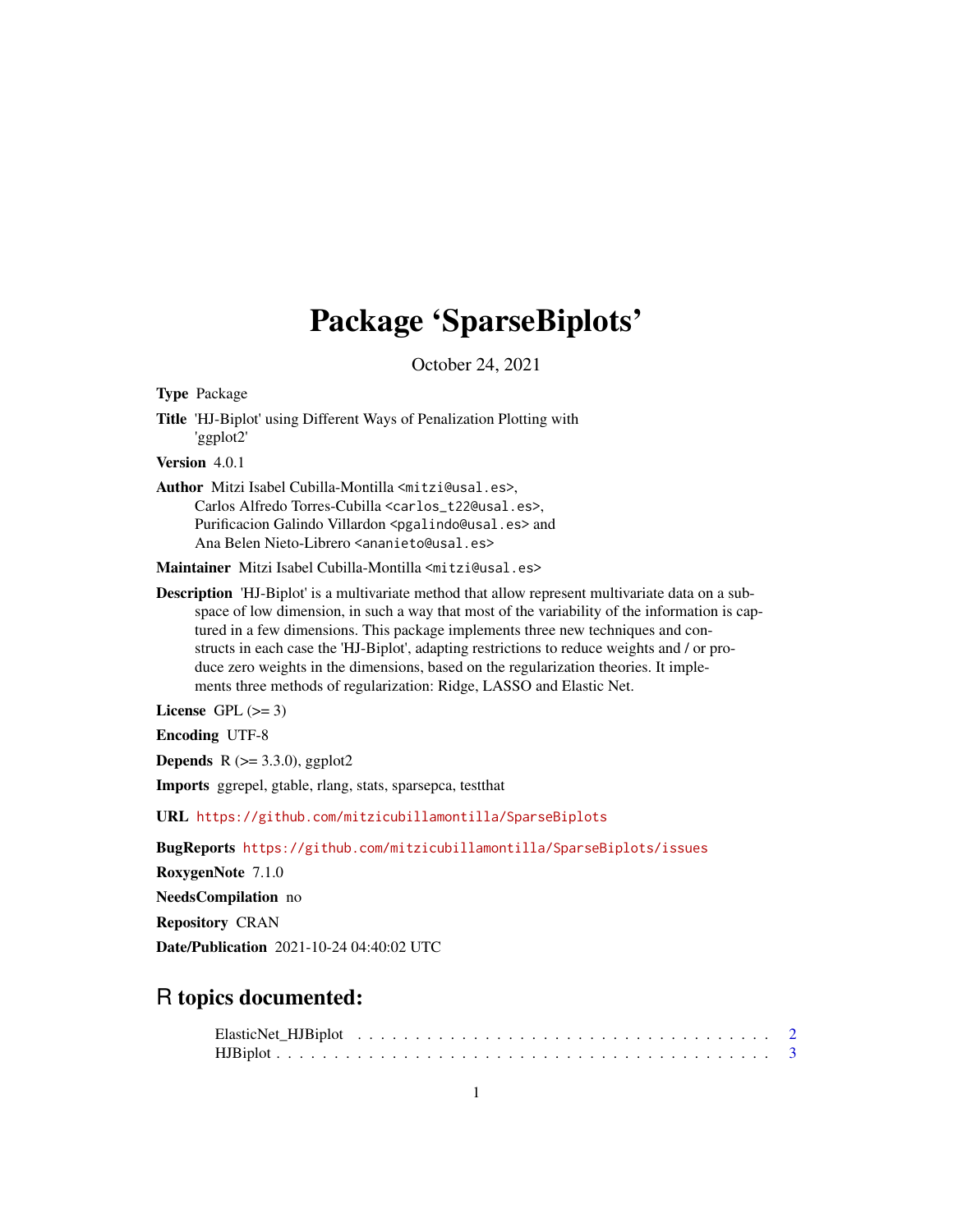<span id="page-1-0"></span>

| Index |  |  |  |  |  |  |  |  |  |  |  |  |  |  |  |  | 10 |
|-------|--|--|--|--|--|--|--|--|--|--|--|--|--|--|--|--|----|
|       |  |  |  |  |  |  |  |  |  |  |  |  |  |  |  |  |    |
|       |  |  |  |  |  |  |  |  |  |  |  |  |  |  |  |  |    |

<span id="page-1-1"></span>ElasticNet\_HJBiplot *Elastic Net HJ Biplot*

#### Description

This function is a generalization of the Ridge regularization method and the LASSO penalty. Realizes the representation of the SPARSE HJ Biplot through a combination of LASSO and Ridge, on the data matrix. This means that with this function you can eliminate weak variables completely as with the LASSO regularization or contract them to zero as in Ridge.

#### Usage

```
ElasticNet_HJBiplot(X, Lambda = 1e-04, Alpha = 1e-04, Transform.Data = 'scale')
```
#### Arguments

| X                         | array like;<br>A data frame with the information to be analyzed                                                                                                                                                                                          |
|---------------------------|----------------------------------------------------------------------------------------------------------------------------------------------------------------------------------------------------------------------------------------------------------|
| Lambda                    | float:<br>Tuning parameter of the LASSO penalty. Higher values lead to sparser compo-<br>nents.                                                                                                                                                          |
| Alpha                     | float:<br>Tuning parameter of the Ridge shrinkage                                                                                                                                                                                                        |
| Transform.Data character: | A value indicating whether the columns of X (variables) should be centered or<br>scaled. Options are: "center" that removes the columns means and "scale" that<br>removes the columns means and divide by its standard deviation. Default is<br>"scale". |

#### Details

Algorithm used to perform automatic selection of variables and continuous contraction simultaneously. With this method, the model obtained is simpler and more interpretable. It is a particularly useful method when the number of variables is much greater than the number of observations.

#### Value

ElasticNet\_HJBiplot returns a list containing the following components:

loadings array like; penalized loadings, the loadings of the sparse principal components.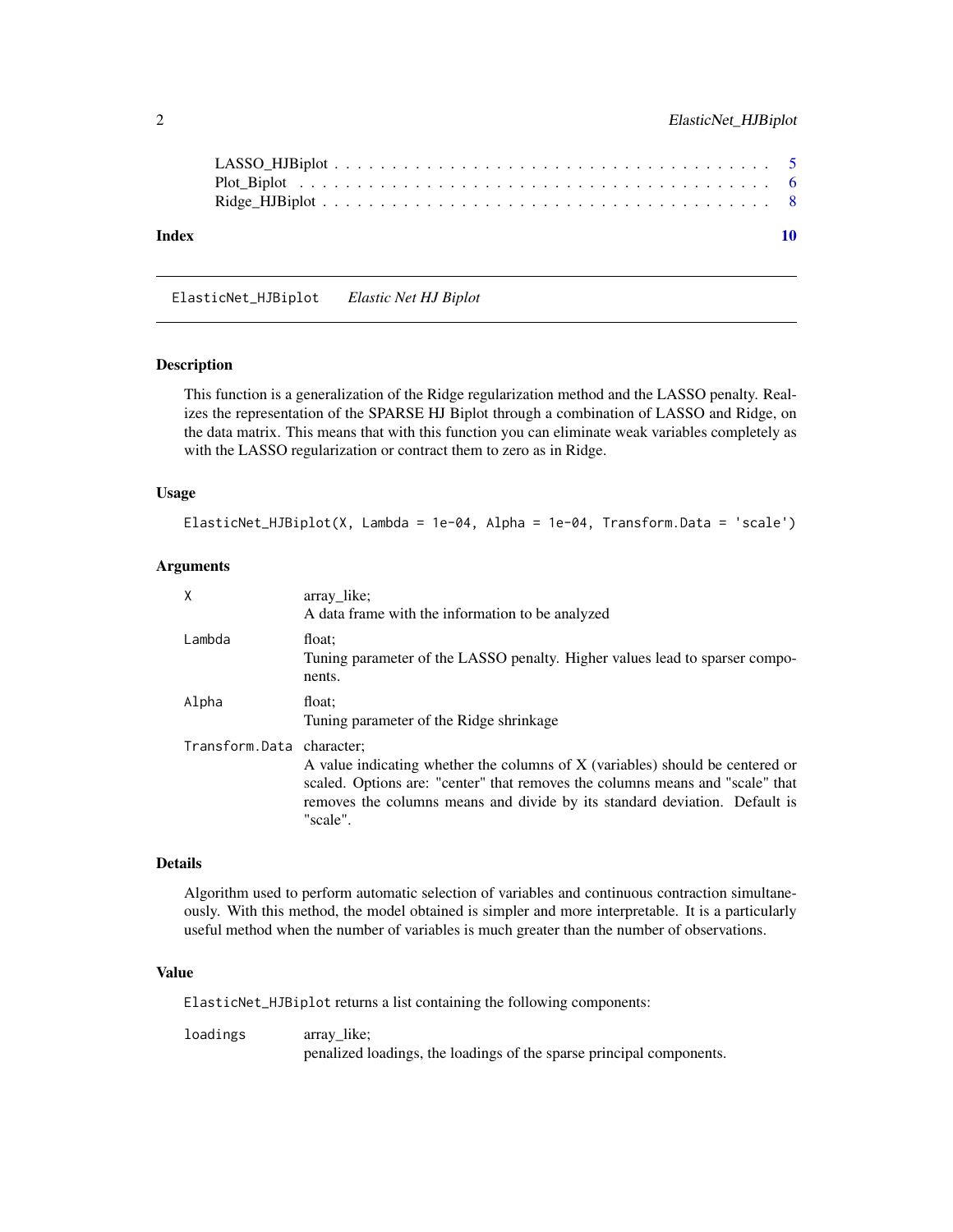#### <span id="page-2-0"></span>HJBiplot 3

| n_ceros     | array_like;<br>number of loadings equal to cero in each component.                                                                          |
|-------------|---------------------------------------------------------------------------------------------------------------------------------------------|
| coord_ind   | array_like;<br>matrix with the coordinates of individuals.                                                                                  |
| coord var   | array_like;<br>matrix with the coordinates of variables.                                                                                    |
| eigenvalues | array like;<br>vector with the eigenvalues penalized.                                                                                       |
| explvar     | array_like;<br>an vector containing the proportion of variance explained by the first $1, 2, ., k$<br>sparse principal components obtained. |

#### Author(s)

Mitzi Cubilla-Montilla, Carlos Torres-Cubilla, Ana Belen Nieto Librero and Purificacion Galindo Villardon

#### References

- Galindo, M. P. (1986). Una alternativa de representacion simultanea: HJ-Biplot. Questiio, 10(1), 13-23.
- Erichson, N. B., Zheng, P., Manohar, K., Brunton, S. L., Kutz, J. N., & Aravkin, A. Y. (2018). Sparse principal component analysis via variable projection. arXiv preprint arXiv:1804.00341.
- Zou, H., & Hastie, T. (2005). Regularization and variable selection via the elastic net. Journal of the royal statistical society: series B (statistical methodology), 67(2), 301-320.

#### See Also

[spca](#page-0-0), [Plot\\_Biplot](#page-5-1)

#### Examples

ElasticNet\_HJBiplot(mtcars, Lambda = 0.2, Alpha = 0.1)

<span id="page-2-1"></span>HJBiplot *HJ Biplot*

#### Description

This function performs the representation of HJ Biplot (Galindo, 1986).

#### Usage

HJBiplot (X, Transform.Data = 'scale')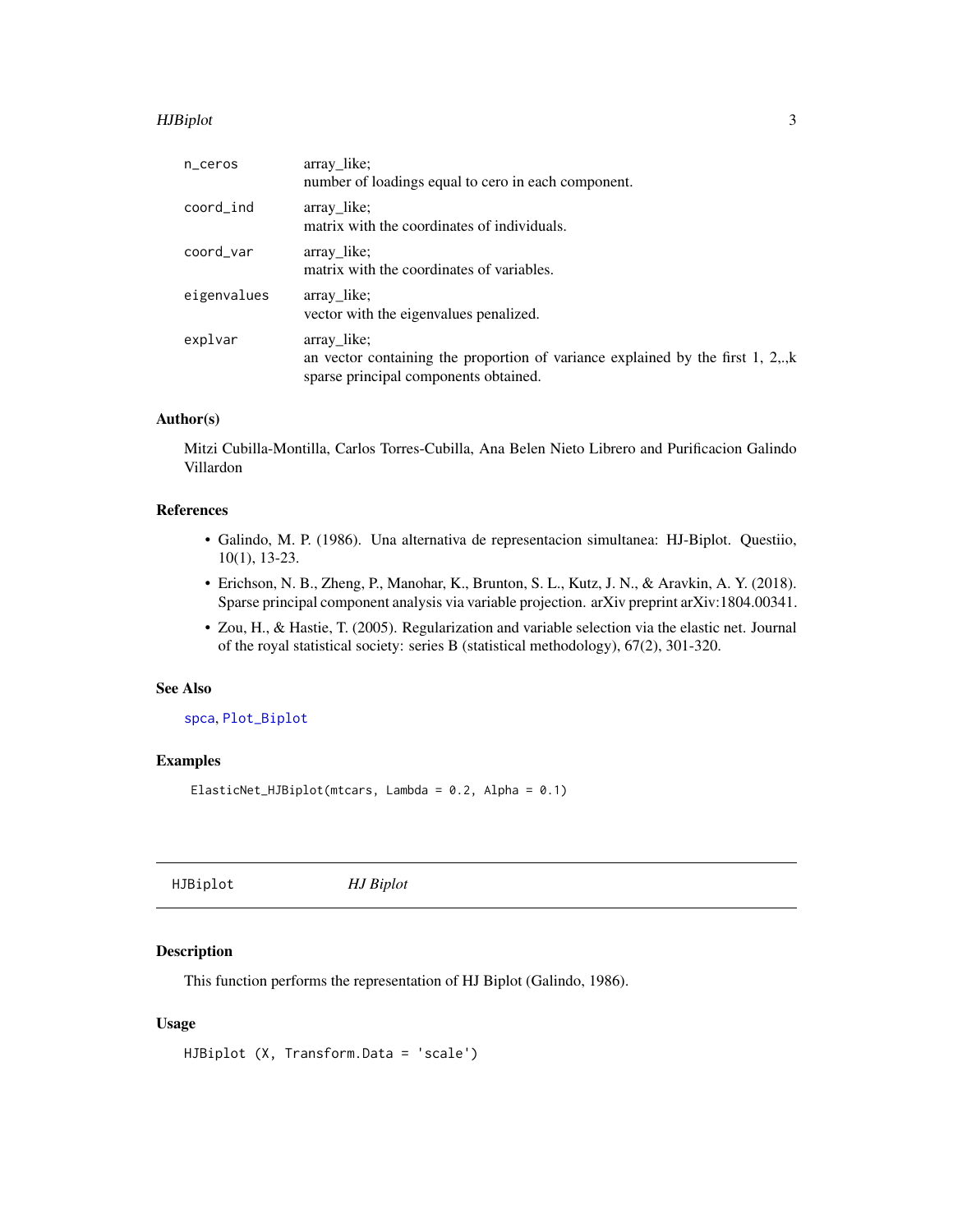#### <span id="page-3-0"></span>Arguments

|                           | array like;<br>A data frame which provides the data to be analyzed. All the variables must be<br>numeric.                                                                                                                                                |
|---------------------------|----------------------------------------------------------------------------------------------------------------------------------------------------------------------------------------------------------------------------------------------------------|
| Transform.Data character; | A value indicating whether the columns of X (variables) should be centered or<br>scaled. Options are: "center" that removes the columns means and "scale" that<br>removes the columns means and divide by its standard deviation. Default is<br>"scale". |

#### Details

Algorithm used to construct the HJ Biplot. The Biplot is obtained as result of the configuration of markers for individuals and markers for variables in a reference system defined by the factorial axes resulting from the Decomposition in Singular Values (DVS).

#### Value

HJBiplot returns a list containing the following components:

| eigenvalues | array_like;<br>vector with the eigenvalues.                                                                                          |
|-------------|--------------------------------------------------------------------------------------------------------------------------------------|
| explvar     | array like;<br>an vector containing the proportion of variance explained by the first $1, 2, ., k$<br>principal components obtained. |
| loadings    | array like;<br>the loadings of the principal components.                                                                             |
| coord_ind   | array like;<br>matrix with the coordinates of individuals.                                                                           |
| coord_var   | array_like;<br>matrix with the coordinates of variables.                                                                             |

#### Author(s)

Mitzi Cubilla-Montilla, Carlos Torres-Cubilla, Ana Belen Nieto Librero and Purificacion Galindo Villardon

#### References

- Gabriel, K. R. (1971). The Biplot graphic display of matrices with applications to principal components analysis. Biometrika, 58(3), 453-467.
- Galindo, M. P. (1986). Una alternativa de representacion simultanea: HJ-Biplot. Questiio, 10(1), 13-23.

#### See Also

[Plot\\_Biplot](#page-5-1)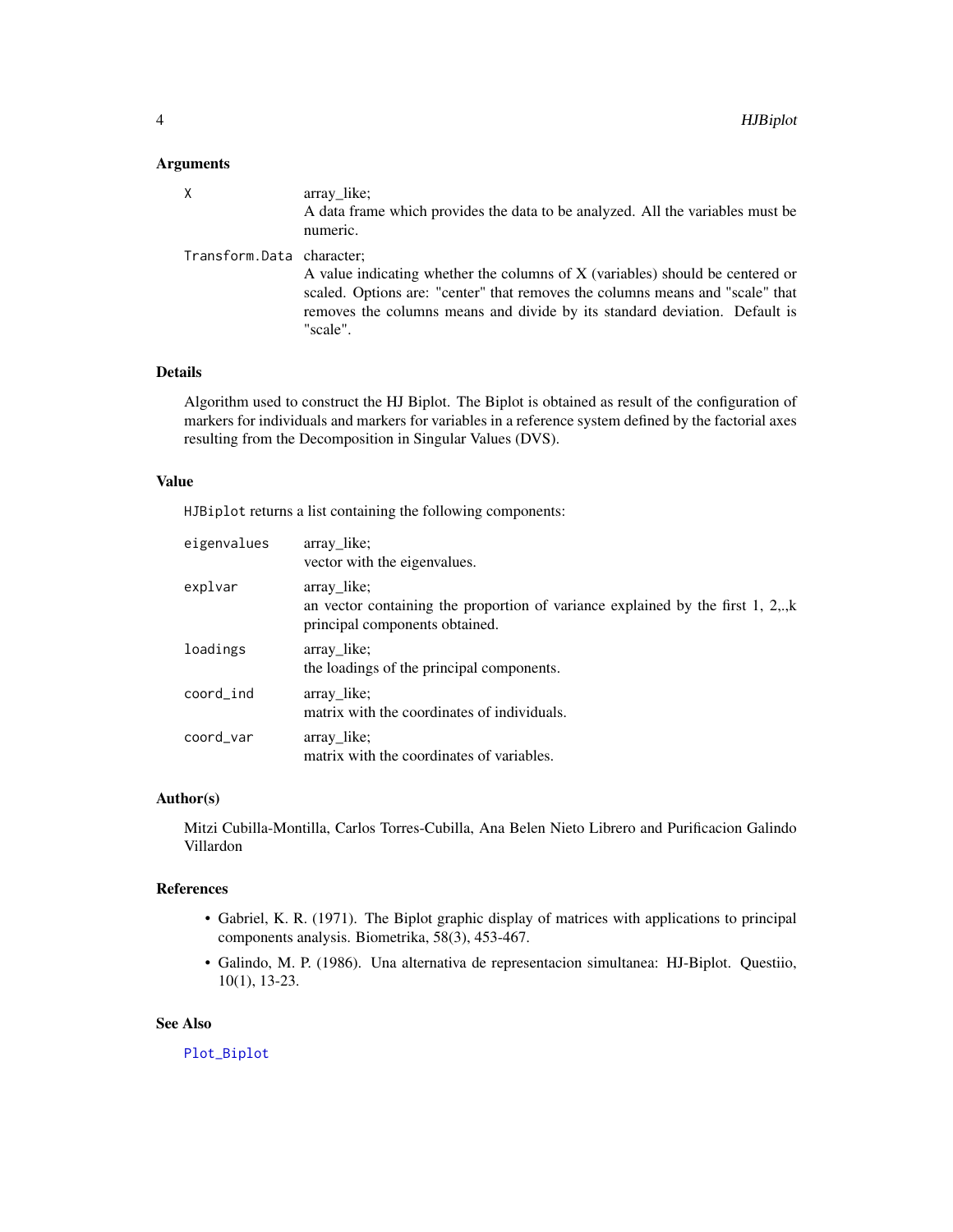#### <span id="page-4-0"></span>LASSO\_HJBiplot 5

#### Examples

HJBiplot(mtcars)

LASSO\_HJBiplot *LASSO HJ Biplot*

#### Description

This function performs the representation of the SPARSE HJ Biplot applying the LASSO regularization, on the original data matrix, implementing the norm L1.

#### Usage

LASSO\_HJBiplot(X, Lambda, Transform.Data = 'scale', Operator = 'Hard-Thresholding')

#### Arguments

| $\mathsf{X}$              | array_like;<br>A data frame which provides the data to be analyzed. All the variables must be<br>numeric.                                                                                                                                                |
|---------------------------|----------------------------------------------------------------------------------------------------------------------------------------------------------------------------------------------------------------------------------------------------------|
| Lambda                    | float:<br>Tuning parameter for the LASSO penalty                                                                                                                                                                                                         |
| Transform.Data character; | A value indicating whether the columns of X (variables) should be centered or<br>scaled. Options are: "center" that removes the columns means and "scale" that<br>removes the columns means and divide by its standard deviation. Default is<br>"scale". |
| Operator                  | character;<br>The operator used to solve the norm L1. Allowed values are "Soft-Thresholding"<br>and "Hard-Thresholding".                                                                                                                                 |

#### Details

Algorithm that performs a procedure of contraction and selection of variables. LASSO imposes a penalty that causes the charges of some components to be reduced to zero. By producing zero loadings for some components and not zero for others, the Lasso technique performs selection of variables. As the value of the penalty approaches one, the loadings approach zero.

#### Value

LASSO\_HJBiplot returns a list containing the following components:

| loadings | array like;                                                          |
|----------|----------------------------------------------------------------------|
|          | penalized loadings, the loadings of the sparse principal components. |
| n ceros  | array like;                                                          |
|          | number of loadings equal to cero in each component.                  |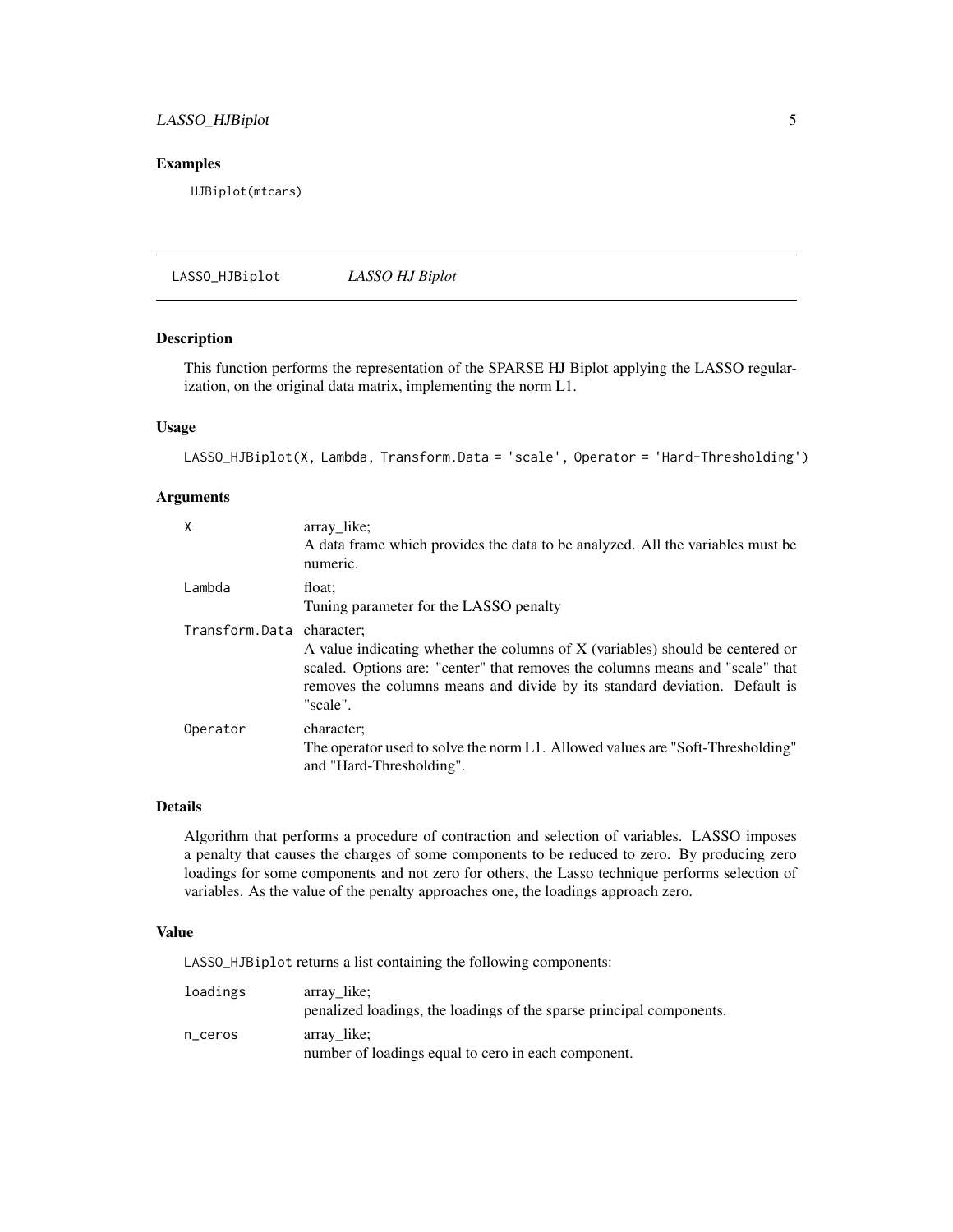<span id="page-5-0"></span>

| coord_ind   | array_like;<br>matrix with the coordinates of individuals.                                                                                 |
|-------------|--------------------------------------------------------------------------------------------------------------------------------------------|
| coord_var   | array_like;                                                                                                                                |
|             | matrix with the coordinates of variables.                                                                                                  |
| eigenvalues | array like;<br>vector with the eigenvalues penalized.                                                                                      |
| explvar     | array like;<br>an vector containing the proportion of variance explained by the first 1, 2,., $k$<br>sparse principal components obtained. |

#### Author(s)

Mitzi Cubilla-Montilla, Carlos Torres-Cubilla, Ana Belen Nieto Librero and Purificacion Galindo Villardon

#### References

- Galindo, M. P. (1986). Una alternativa de representacion simultanea: HJ-Biplot. Questiio, 10(1), 13-23.
- Tibshirani, R. (1996). Regression shrinkage and selection via the lasso. Journal of the Royal Statistical Society: Series B (Methodological), 58(1), 267-288.
- Tibshirani, R. (2011). Regression shrinkage and selection via the lasso: a retrospective. Journal of the Royal Statistical Society: Series B (Statistical Methodology), 73(3), 273-282.

#### See Also

#### [Plot\\_Biplot](#page-5-1)

#### Examples

LASSO\_HJBiplot(mtcars, Lambda = 0.2, Operator = 'Hard-Thresholding')

<span id="page-5-1"></span>Plot\_Biplot *Plotting Biplot*

#### Description

Plot\_Biplot initializes a ggplot2-based visualization of the caracteristics presented in the data analized by the Biplot selected.

#### Usage

```
Plot_Biplot(X, axis = c(1,2), hide = "none",
labels = "auto", ind.shape = 19,
ind.color = "red", ind.size = 2,
ind.label = FALSE, ind.label.size = 4,
var.color = "black", var.size = 0.5,
var.label = TRUE, var.label.size = 4, var.label.angle = FALSE)
```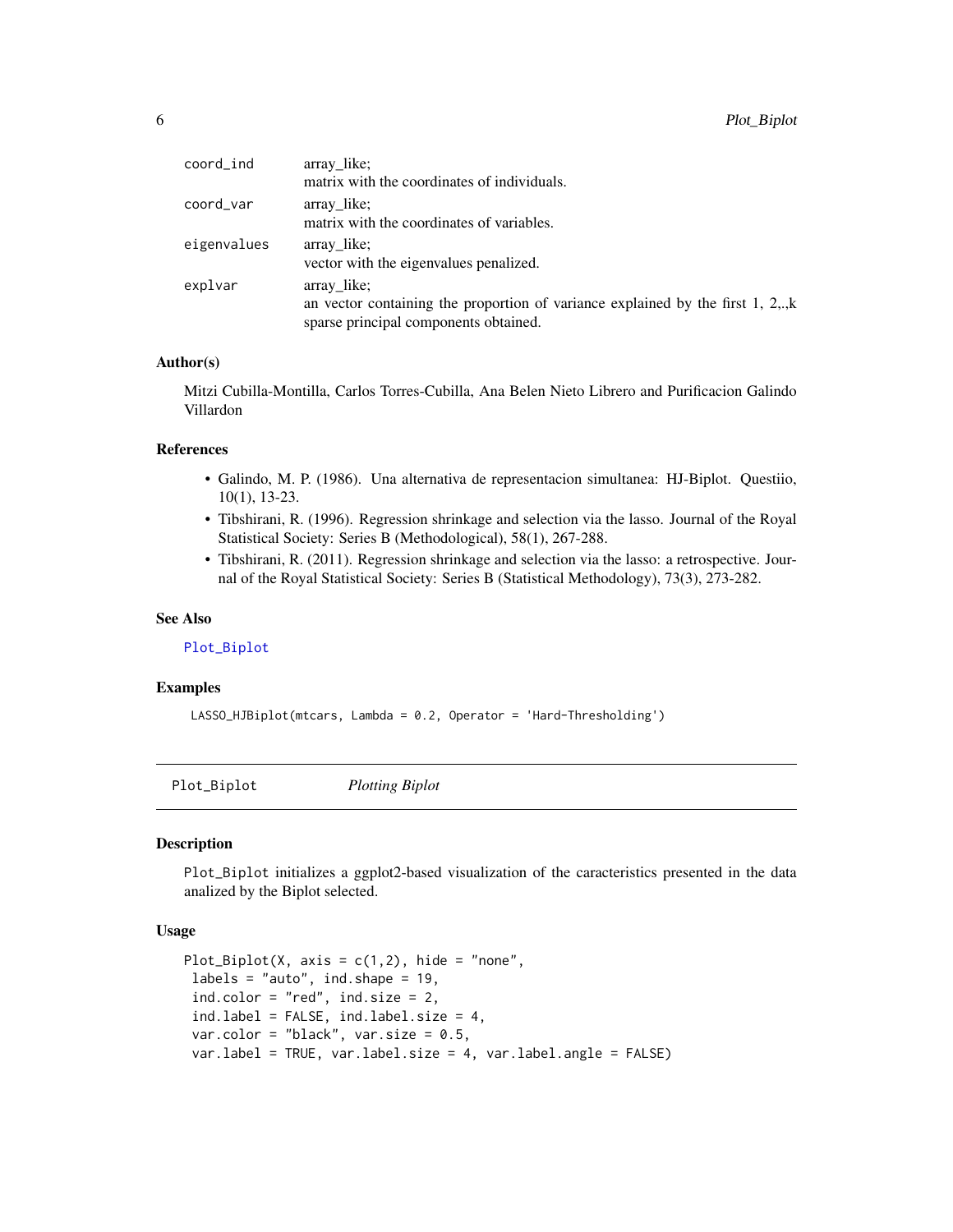#### <span id="page-6-0"></span>Plot\_Biplot 7

#### Arguments

| X               | List containing the output of one of the functions of the package.                                                                                                                    |
|-----------------|---------------------------------------------------------------------------------------------------------------------------------------------------------------------------------------|
| axis            | Vector with lenght 2 which contains the axis ploted in x and y axis.                                                                                                                  |
| hide            | Vector specifying the elements to be hidden on the plot. Default value is "none".<br>Other allowed values are "ind" and "var".                                                        |
| labels          | It indicates the label for points. If it is "auto" the labels are the row names of<br>the coordinates of individuals. If it isn't auto it would be a vector containing the<br>labels. |
| ind.shape       | Points shape. It can be a number to indicate the shape of all the points or a factor<br>to indicate different shapes.                                                                 |
| ind.color       | Points colors. It can be a character indicating the color of all the points or a<br>factor to use different colors.                                                                   |
| ind.size        | Size of points.                                                                                                                                                                       |
| ind.label       | Logical value, if it is TRUE it prints the name for each row of X. If it is FALSE<br>(default) does not print the names.                                                              |
|                 | ind. label. size Numeric value indicating the size of the labels of points.                                                                                                           |
| var.color       | Character indicating the color of the arrows.                                                                                                                                         |
| var.size        | Size of arrow.                                                                                                                                                                        |
| var.label       | Logical value, if it is TRUE (default) it prints the name for each column of X. If<br>it is FALSE does not print the names.                                                           |
|                 | var. label. size Numeric value indicating the size of the labels of variables.                                                                                                        |
| var.label.angle |                                                                                                                                                                                       |
|                 | Logical value, if it it TRUE (default) it print the vector names with orentation of<br>the angle of the vector. If it is FALSE the angle of all tags is 0.                            |

#### Value

Return a [ggplot2](#page-0-0) object.

#### Author(s)

Mitzi Cubilla-Montilla, Carlos Torres-Cubilla, Ana Belen Nieto Librero and Purificacion Galindo Villardon

#### See Also

[HJBiplot](#page-2-1), [Ridge\\_HJBiplot](#page-7-1), [ElasticNet\\_HJBiplot](#page-1-1)

#### Examples

```
hj.biplot <- HJBiplot(mtcars)
Plot_Biplot(hj.biplot, ind.label = TRUE)
```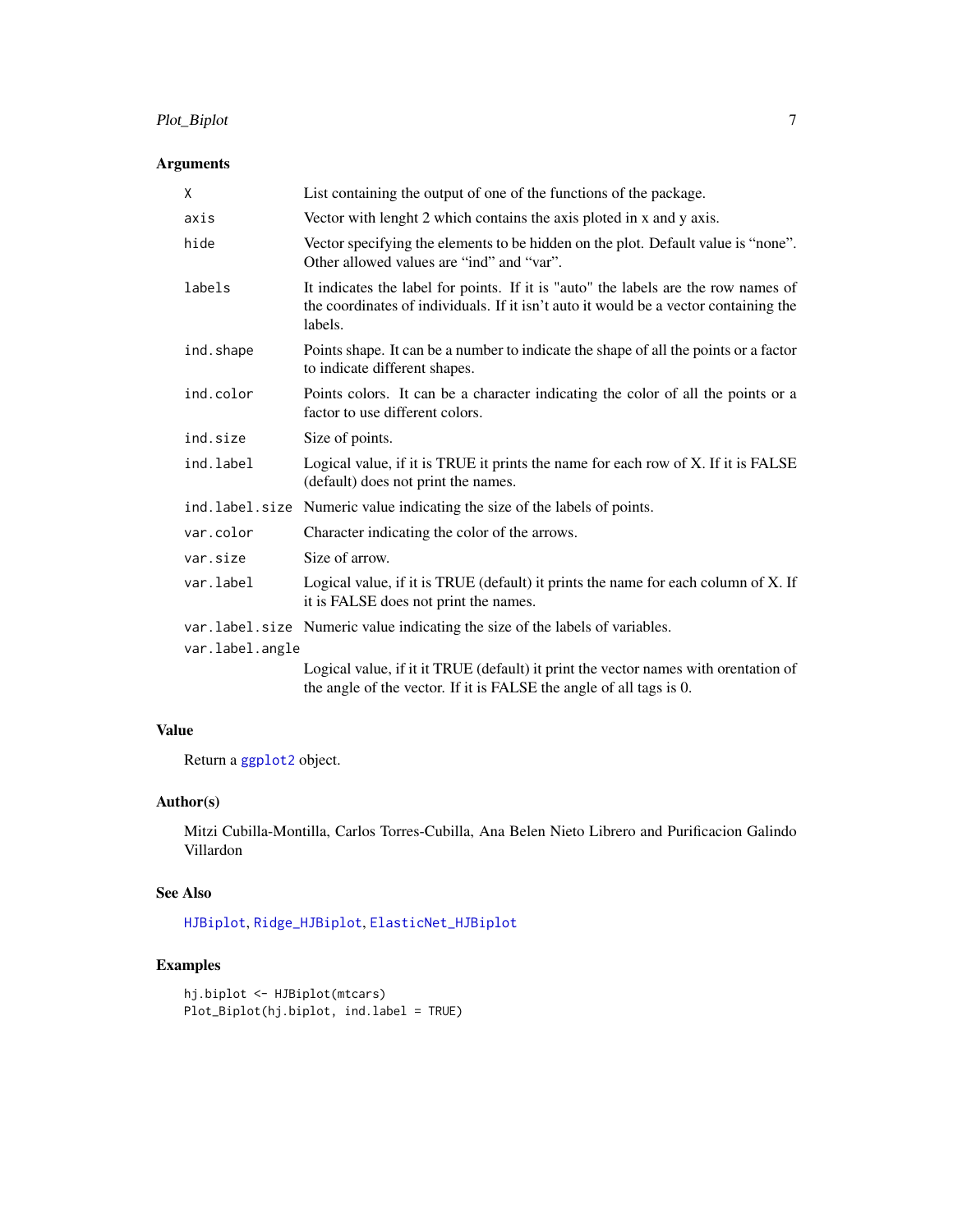<span id="page-7-1"></span><span id="page-7-0"></span>Ridge\_HJBiplot *Ridge HJ Biplot*

#### Description

This function performs the representation of the HJ Biplot applying the Ridge regularization, on the original data matrix, implementing the norm L2.

#### Usage

Ridge\_HJBiplot (X, Lambda, Transform.Data = 'scale')

#### Arguments

| X                         | array like;<br>A data frame which provides the data to be analyzed. All the variables must be<br>numeric.                                                                                                                                                |
|---------------------------|----------------------------------------------------------------------------------------------------------------------------------------------------------------------------------------------------------------------------------------------------------|
| Lambda                    | float:<br>Tuning parameter for the Ridge penalty                                                                                                                                                                                                         |
| Transform.Data character; | A value indicating whether the columns of X (variables) should be centered or<br>scaled. Options are: "center" that removes the columns means and "scale" that<br>removes the columns means and divide by its standard deviation. Default is<br>"scale". |

#### Details

Algorithm used to contract the loads of the main components towards zero, but without achieving the nullity of any. If the penalty parameter is less than or equal to 1e-4 the result is like Galindo's HJ Biplot (1986).

#### Value

Ridge\_HJBiplot returns a list containing the following components:

| eigenvalues | array like;<br>vector with the eigenvalues penalized.                                                                                            |
|-------------|--------------------------------------------------------------------------------------------------------------------------------------------------|
| explvar     | array like;<br>an vector containing the proportion of variance explained by the first 1, $2,\mathbf{k}$<br>sparse principal components obtained. |
| loadings    | array like;<br>penalized loadings, the loadings of the sparse principal components.                                                              |
| coord_ind   | array like;<br>matrix with the coordinates of individuals.                                                                                       |
| coord var   | array like;<br>matrix with the coordinates of variables.                                                                                         |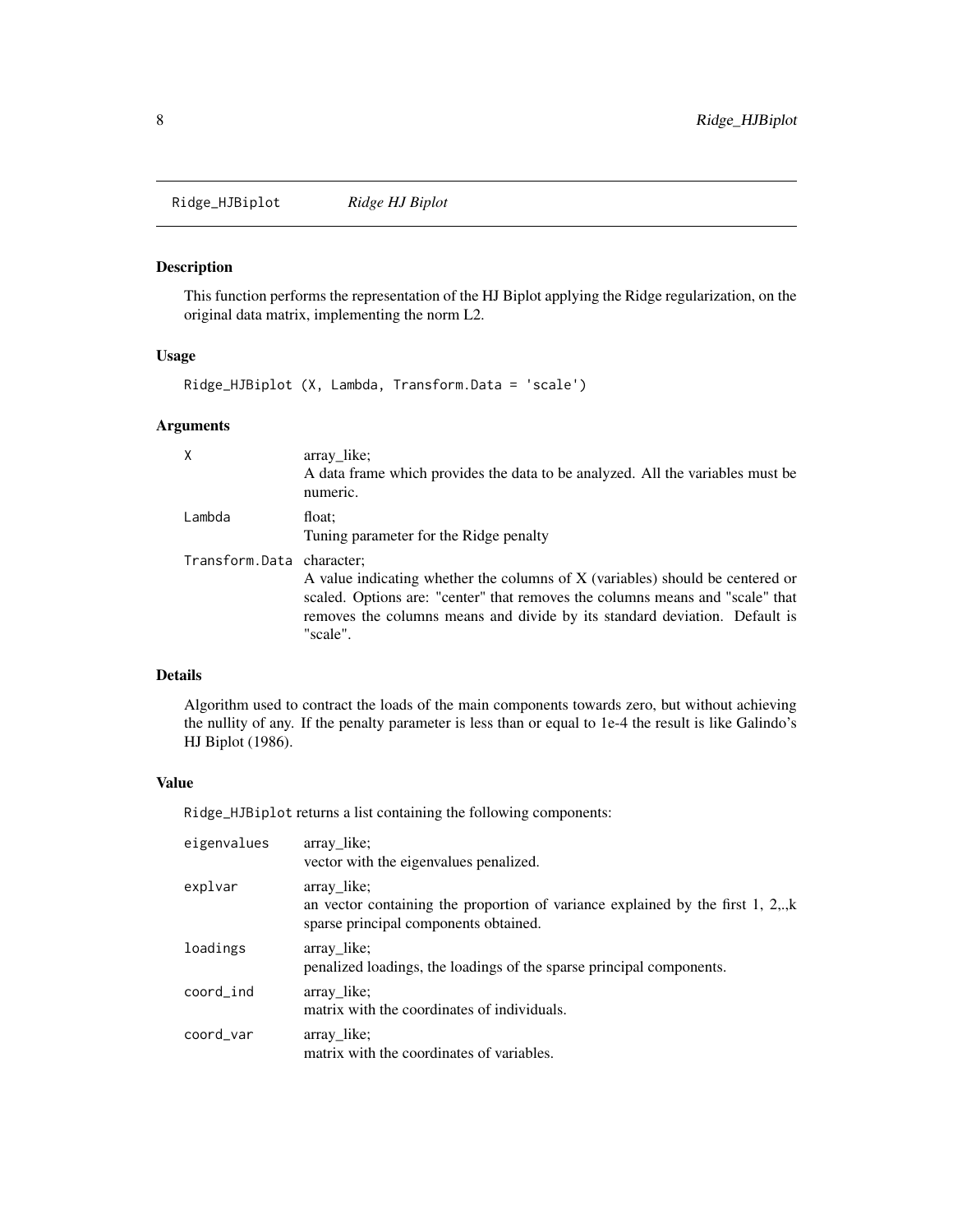#### <span id="page-8-0"></span>Author(s)

Mitzi Cubilla-Montilla, Carlos Torres-Cubilla, Ana Belen Nieto Librero and Purificacion Galindo Villardon

#### References

- Galindo, M. P. (1986). Una alternativa de representacion simultanea: HJ-Biplot. Questiio, 10(1), 13-23.
- Hoerl, A. E., & Kennard, R. W. (1970). Ridge regression: Biased estimation for nonorthogonal problems. Technometrics, 12(1), 55-67.
- Zou, H., Hastie, T., & Tibshirani, R. (2006). Sparse principal component analysis. Journal of computational and graphical statistics, 15(2), 265-286.

#### See Also

#### [Plot\\_Biplot](#page-5-1)

#### Examples

Ridge\_HJBiplot(mtcars, Lambda = 0.2)